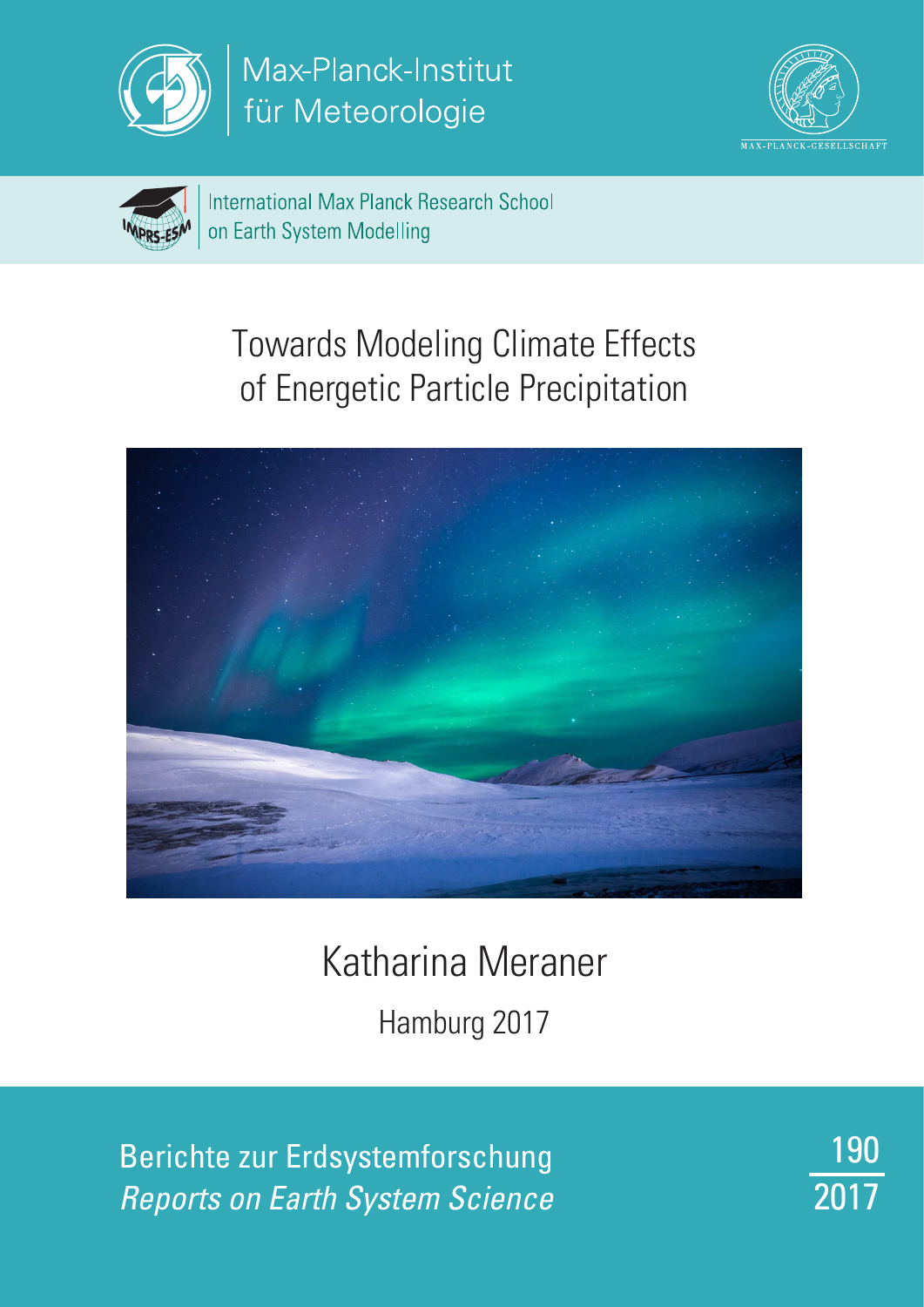#### Hinweis

Die Berichte zur Erdsystemforschung werden vom Max-Planck-Institut für Meteorologie in Hamburg in unregelmäßiger Abfolge herausgegeben.

Sie enthalten wissenschaftliche und technische Beiträge, inklusive Dissertationen.

Die Beiträge geben nicht notwendigerweise die Auffassung des Instituts wieder.

Die "Berichte zur Erdsystemforschung" führen die vorherigen Reihen "Reports" und "Examensarbeiten" weiter.

### Anschrift / Address

Max-Planck-Institut für Meteorologie Bundesstrasse 53 20146 Hamburg Deutschland

Tel./Phone: +49 (0)40 4 11 73 - 0 Fax: +49 (0)40 4 11 73 - 298

name.surname@mpimet.mpg.de www.mpimet.mpg.de

#### **Notice**

The Reports on Earth System Science are published by the Max Planck Institute for Meteorology in Hamburg. They appear in irregular intervals.

They contain scientific and technical contributions, including Ph. D. theses.

The Reports do not necessarily reflect the opinion of the Institute.

The "Reports on Earth System Science" continue the former "Reports" and "Examensarbeiten" of the Max Planck Institute.

#### Layout

Bettina Diallo and Norbert P. Noreiks Communication

## Copyright

Photos below: ©MPI-M Photos on the back from left to right: Christian Klepp, Jochem Marotzke, Christian Klepp, Clotilde Dubois, Christian Klepp, Katsumasa Tanaka





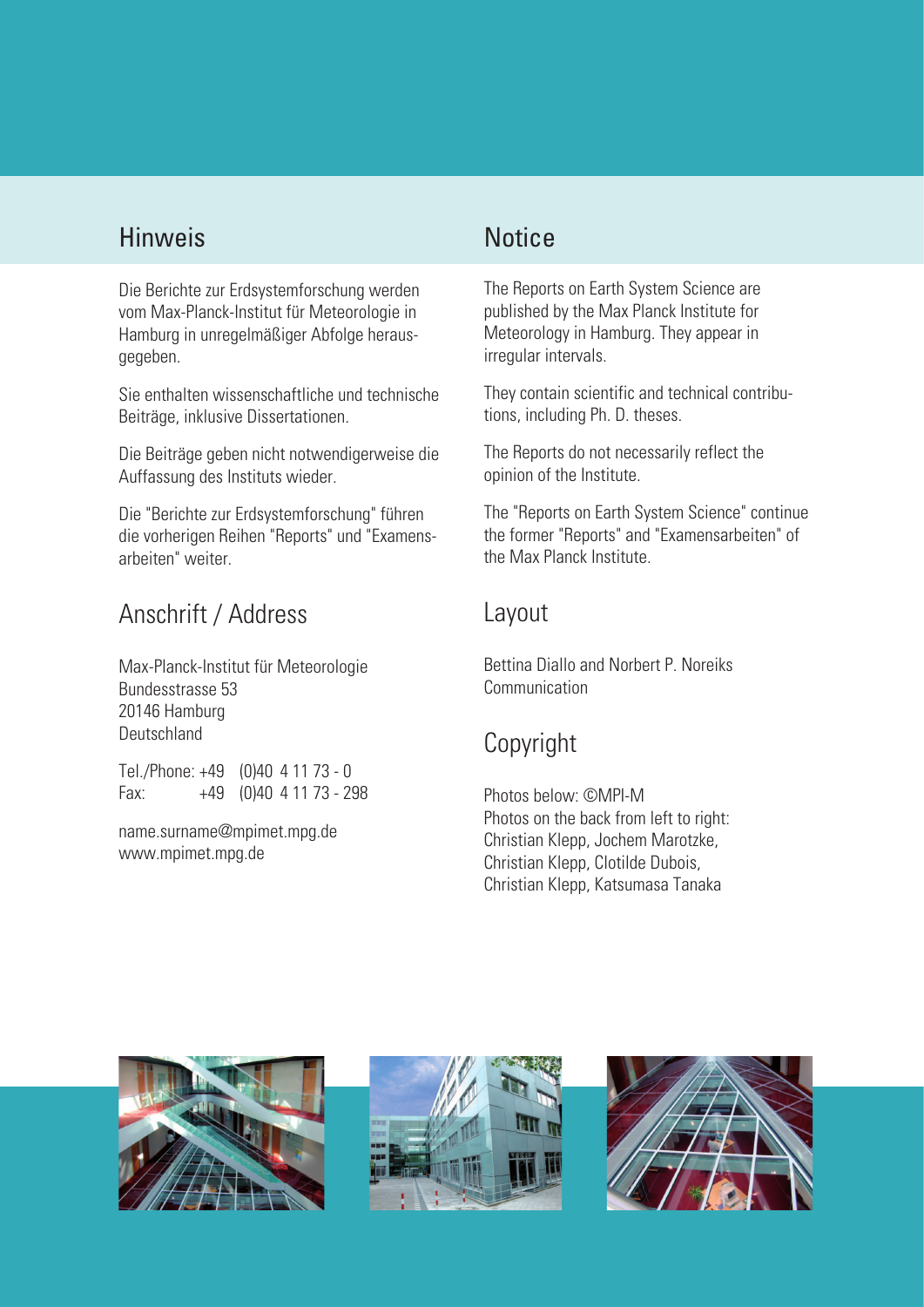## Towards Modeling Climate Effects of Energetic Particle Precipitation



Dissertation with the aim of achieving a doctoral degree at the Faculty of Mathematics, Informatics and Natural Sciences Department of Earth Sciences of Universität Hamburg submitted by

## Katharina Meraner

Hamburg 2017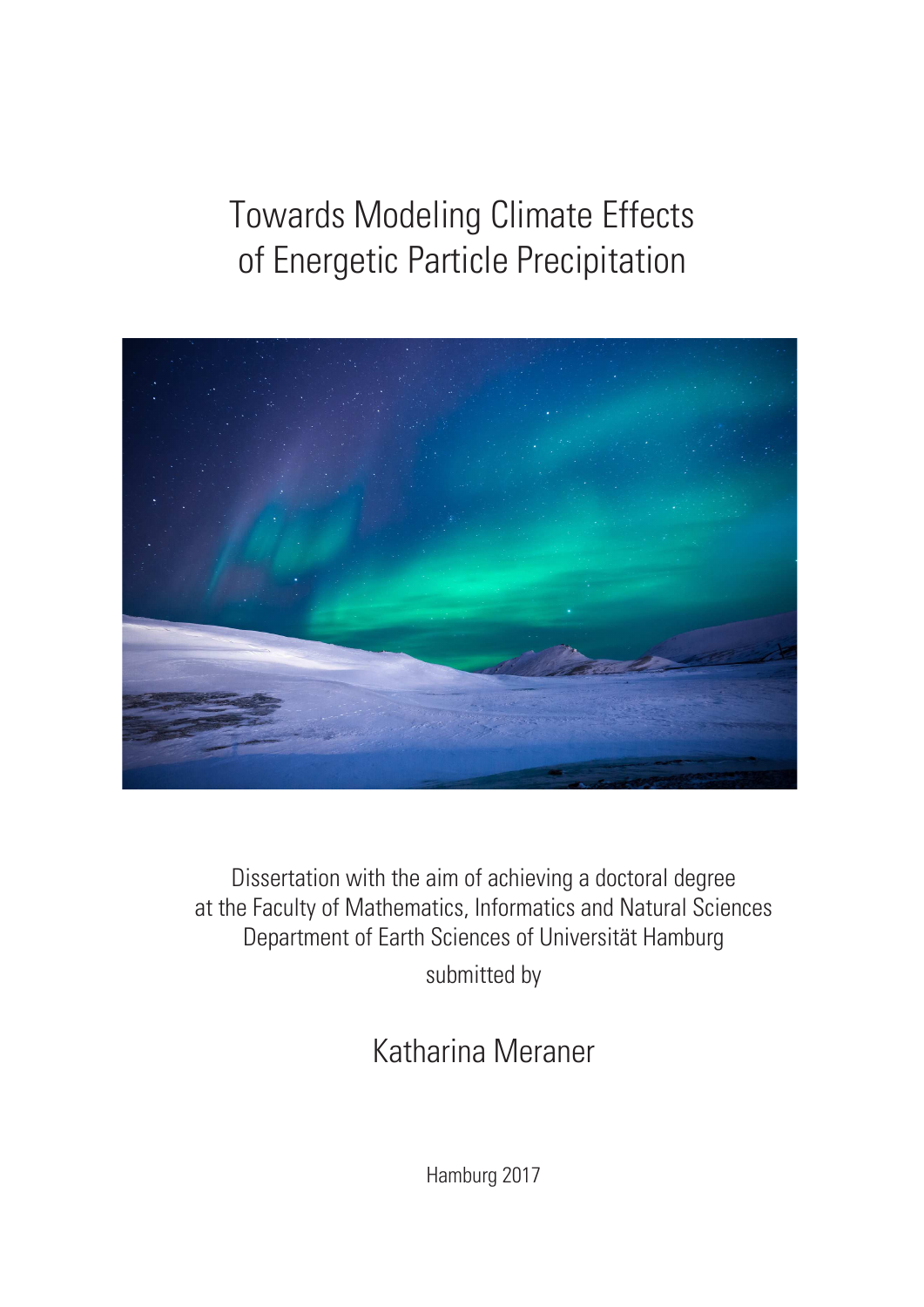#### Katharina Meraner

Max-Planck-Institut für Meteorologie Bundesstrasse 53 20146 Hamburg

Tag der Disputation: 30.01.2017

Folgende Gutachter empfehlen die Annahme der Dissertation:

Prof. Dr. Stefan Bühler Dr. Hauke Schmidt

Berichte zur Erdsystemforschung / Max-Planck-Institut für Meteorologie 190<br> *Reports on Earth System Science / Max Planck Institute for Meteorology* 19017 Reports on Earth System Science / Max Planck Institute for Meteorology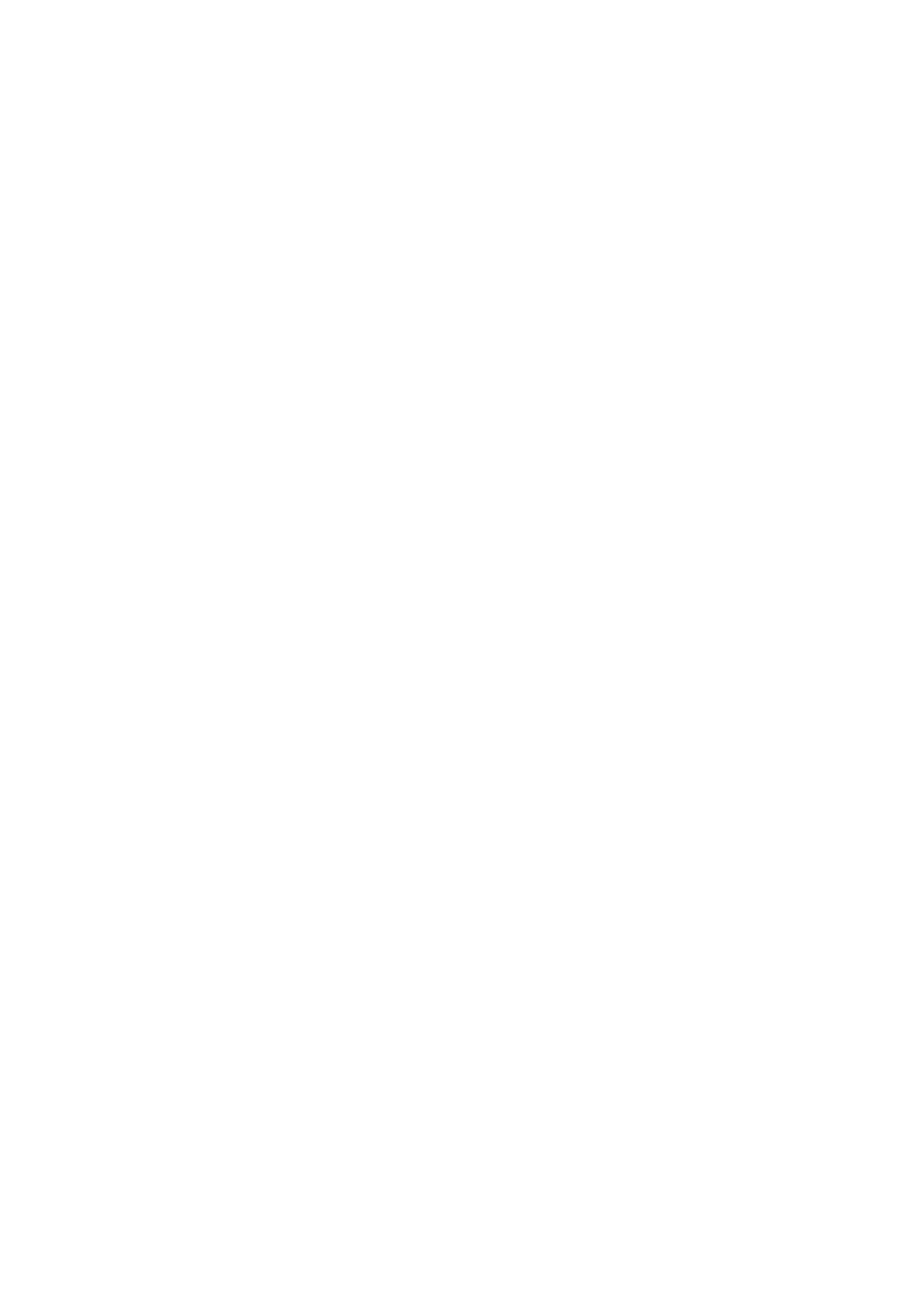#### **Abstract**

Energetic particles enter Earth's atmosphere at the poles. The charged particles are either from solar or magnetospheric origin and alter the chemistry of the middle and upper atmosphere. Most importantly, they enhance the production of nitrogen oxides  $(NO_x)$  and hydrogen oxides  $(HO_x)$  in the winter mesosphere and lower thermosphere. Both components are powerful ozone destroyers. The impact of  $HO_x$  on ozone is limited to the mesosphere, because  $HO_x$  has a short chemical lifetime (up to hours). In contrast,  $NO<sub>x</sub>$  can persist up to several months in the winter polar middle atmosphere and can be transported downward to the stratosphere. Models covering the middle and upper atmosphere underestimate this downward transport. This may lead to an underestimation of potential climate effects from energetic particle precipitation.

This thesis investigates the polar winter transport from the lower thermosphere to the stratosphere. Several observational studies confirmed the downward transport (e.g., Randall et al. 2009; Semeniuk et al. 2005). However, it remains unclear which processes cause the transport from the lower thermosphere to the mesosphere. This thesis quantifies, for the first time, the contribution of advection, eddy diffusion and molecular diffusion for the transport through the mesopause. Advection and molecular diffusion dominate the transport through the mesopause. Eddy diffusion has a negligible impact on the transport. However, if eddy diffusion is enhanced as suggested by observations, it can significantly contribute to the transport. This leaves advection being responsible for the underestimation of the downward transport. Gravity waves are the key driver for the advective downwelling in the polar winter mesosphere. This thesis shows that weakening gravity waves enhances the mesospheric transport bringing it close to satellite observations. The altitude of the mesospheric momentum deposition is identified to be key for the polar downwelling.

In addition to the analysis of the winter polar downward transport, climate effects of energetic particles are studied. Energetic particle precipitation reduces significantly ozone in the mesosphere and stratosphere. An ozone loss potentially influences the atmospheric temperature and the strength of the polar vortex. It has been shown that large variations in the polar vortex strength can propagate from the stratosphere down to the surface and force the surface temperature (Baldwin and Dunkerton 2001). This thesis presents the climate impact of a mesospheric and of a stratospheric ozone loss. No statistically significant changes in atmospheric winds are found neither for a mesospheric ozone loss nor for a stratospheric ozone loss. Hence, the influence of energetic particles is too weak to force significantly changes in the surface temperature.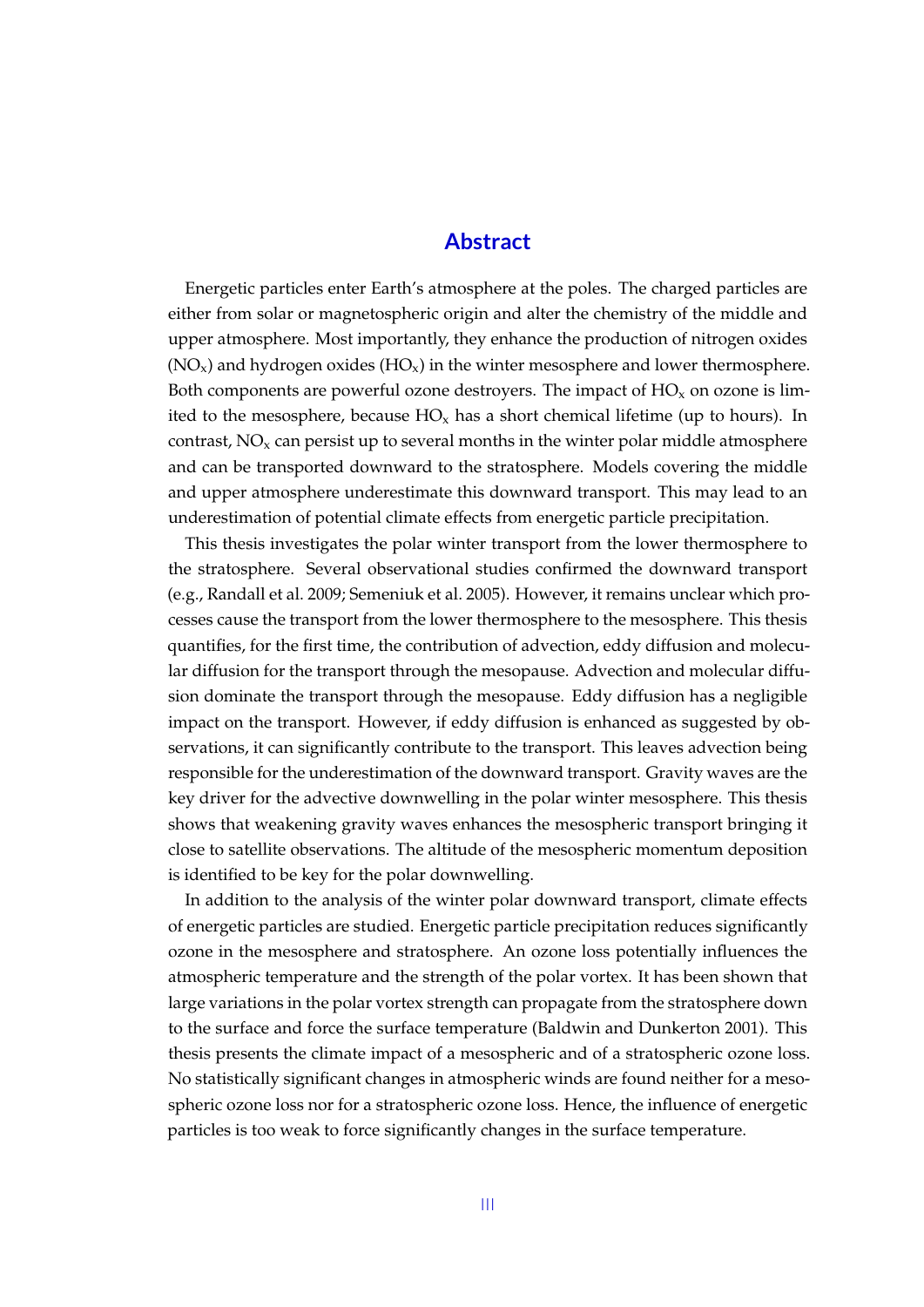In summary, this thesis advances the understanding of energetic particle precipitation. Processes relevant for the winter polar downward transport from the lower thermosphere to the stratosphere are identified. Two novel findings are the importance of advection in the thermosphere and the impact of weaker gravity waves on the dynamics of the middle and upper atmosphere. Based on this thesis, large climate effects of energetic particles seem unlikely.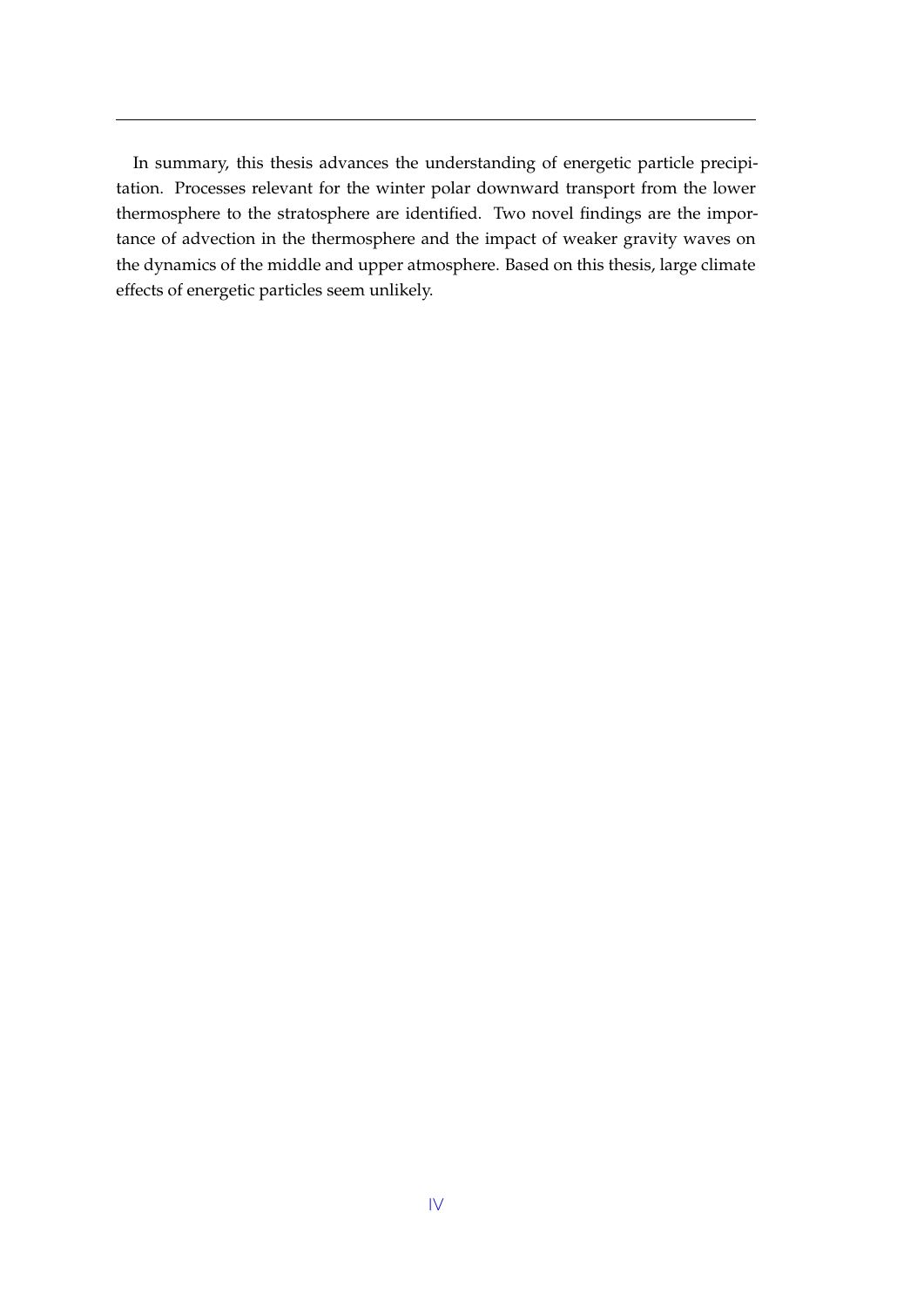#### **Zusammenfassung**

Die vorliegende Dissertation untersucht in den ersten beiden Kapiteln den Transport von Stickstoffoxiden, die durch energetische Partikel gebildet werden. Im dritten Teil wird auf ihre Auswirkungen auf das Klima eingegangen.

Energetische Partikel, welche entweder von der Sonne oder von der Magnetosphäre der Erde kommen und über den Polen in die Erdatmosphäre eindringen, verändern die Chemie der mittleren und oberen Atmosphäre. Eine bekannte Folge davon sind die Polarlichter. Außerdem steigern sie die Produktion von Stickstoffoxiden ( $NO<sub>x</sub>$ ) und Wasserstoffoxiden (HO<sub>x</sub>) in der polaren Wintermesosphäre und -thermosphäre. Beide Gasverbindungen sind wirksame Faktoren für den Ozonabbau. Der Einfluss von HO<sup>x</sup> auf Ozon ist auf die Mesosphäre beschränkt, da seine Lebensdauer nur wenige Stunden beträgt, NO<sub>x</sub> hingegen kann sich auch mehrere Monate halten. Während der Polarnacht kann NO<sub>x</sub> daher von der unteren Thermosphäre in die Stratosphäre transportiert werden. Dieser Transport ist jedoch in den globalen Zirkulationsmodellen zu schwach.

In dieser Dissertation wird der Transport von Stickstoffoxiden, ausgelöst von energetischen Partikeln, von der polaren, unteren Thermosphäre in die polare Stratosphäre untersucht, der schon in mehreren früheren Beobachtungen festgestellt wurde (Randall u. a. 2009; Semeniuk u. a. 2005). Bisher noch nicht gelöst waren jene Prozesse, die den Transport von der unteren Thermosphäre in die Mesosphäre bewirken. In dieser Dissertation konnte quantifiziert werden, welchen Beitrag Advektion, molekulare Diffusion und turbulente Diffusion zum Transport beitragen. Advektion und molekulare Diffusion dominieren den Transport durch die Mesopause. Der Einfluss der turbulenten Diffusion ist meist vernachlässigbar. Wenn jedoch die turbulente Diffusion, wie von Beobachtungen angedeutet, stärker ist, dann kann diese den Transport durch die Mesopause erheblich beeinflussen.

In dieser Dissertation wird gezeigt, dass die Defizite bezüglich des Abwärtstransportes in den Modellen vor allem auf einen zu geringen advektiven Transport zurückzuführen sind. Der advektive Transport in der Mesosphäre wird von Schwerewellen gesteuert, geringere Schwerewellen verstärken den Transport, so dass dieser mit den Beobachtungen stärker übereinstimmt. Die Ergebnisse belegen außerdem, dass es für den polaren Abwärtstransport entscheidend ist, in welcher Höhe in der Mesosphäre die Impulsdeposition erfolgt.

Im dritten Teil wurden die Auswirkungen der energetischen Partikel auf das Klima untersucht. Diese können signifikant zum Ozonabbau in der Mesosphäre und in der